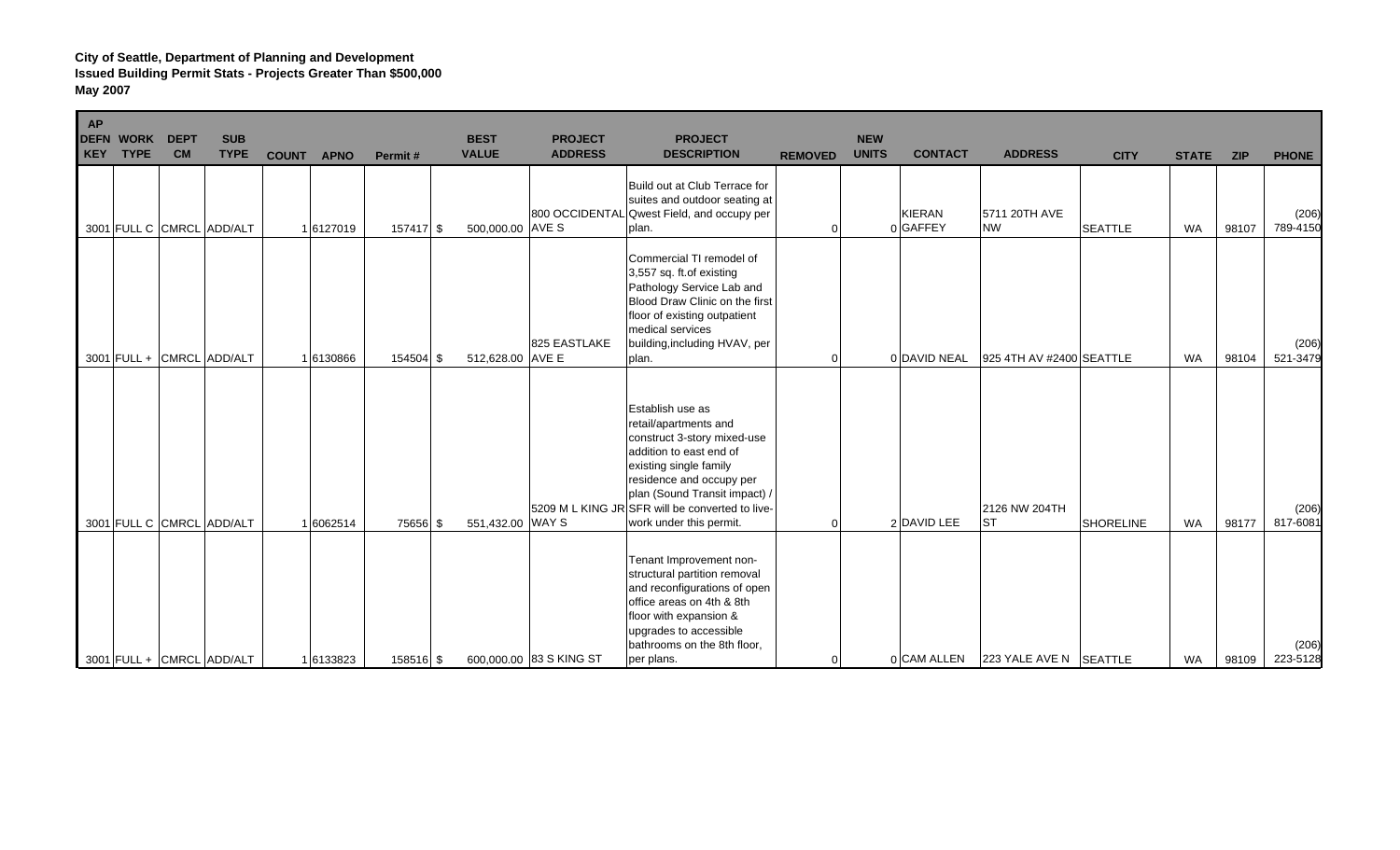| AP<br><b>DEFN WORK</b><br><b>TYPE</b><br><b>KEY</b> | <b>DEPT</b><br><b>CM</b> | <b>SUB</b><br><b>TYPE</b> | <b>COUNT</b> | <b>APNO</b> | Permit#   | <b>BEST</b><br><b>VALUE</b> | <b>PROJECT</b><br><b>ADDRESS</b> | <b>PROJECT</b><br><b>DESCRIPTION</b>                                                                                                                                                          | <b>REMOVED</b> | <b>NEW</b><br><b>UNITS</b> | <b>CONTACT</b>            | <b>ADDRESS</b>                           | <b>CITY</b>       | <b>STATE</b> | <b>ZIP</b> | <b>PHONE</b>      |
|-----------------------------------------------------|--------------------------|---------------------------|--------------|-------------|-----------|-----------------------------|----------------------------------|-----------------------------------------------------------------------------------------------------------------------------------------------------------------------------------------------|----------------|----------------------------|---------------------------|------------------------------------------|-------------------|--------------|------------|-------------------|
| 3001 FULL                                           |                          | CMRCL ADD/ALT             |              | 1 6135559   | 160930 \$ |                             | 707,100.00 2301 5TH AVE          | Initial TI to construct office<br>space on majority of 5th floor<br>(approximately 20,000 sq, ft.<br>except 5,000 sq. ft. located in<br>the Northwest corner) and<br>occupy per plans.        | ∩              |                            | <b>CRAIG</b><br>0BELCHER  | <b>26456 MARINE</b><br>VIEW DR S         | <b>DES MOINES</b> | WA           | 98198      | (206)<br>295-0613 |
|                                                     |                          | 3001 FULL C CMRCL ADD/ALT |              | 1 6062029   | 118615 \$ |                             | 750,000.00 WAY S                 | Construct new two story<br>5734 M L KING JR addition to existing Filipino<br>Community Center per plan.                                                                                       |                |                            | <b>MARK</b><br>0 MCCARTER | 6201<br><b>ROOSEVELTY</b><br>WY NE       | <b>SEATTLE</b>    | <b>WA</b>    | 98115      | (206)<br>985-5800 |
|                                                     |                          | 3001 FULL + CMRCL ADD/ALT |              | 16112112    | 126244 \$ |                             | 750,000.00 4601 6TH AVE S        | Commercial tenant<br>improvements plus<br>mezzanine addition to<br>existing office/warehouse<br>bldg per plan.                                                                                | $\Omega$       | $\Omega$                   |                           |                                          |                   |              |            |                   |
|                                                     |                          | 3001 FULL C CMRCL ADD/ALT |              | 16125298    | 145292 \$ |                             | 760,000.00 5901 4TH AVE S        | Alterations to existing<br>warehouse to change use to<br>light<br>manufacturing(w/accessory<br>warehouse space) and<br>occupy per plan                                                        |                |                            | <b>SEAN</b><br>0 NEWTON   | 1932 FIRST<br><b>AVENUE SUITE</b><br>408 | <b>SEATTLE</b>    | <b>WA</b>    | 98101      | (206)<br>720-7001 |
|                                                     |                          | 3001 FULL + CMRCL ADD/ALT |              | 16120781    | 138228 \$ |                             | 850,000.00 808 HOWELL ST         | <b>Interior Tenant</b><br>Improvements of 1st,<br>mezzanine, 2nd, 3re, and 4th<br>floors with new convenience<br>stair at 1st floor to<br>mezzanine and exterior<br>landscape work per plans. | $\Omega$       |                            | 0 CHIEN CHEN              | 1215 4TH AVE<br><b>STE 1101</b>          | <b>SEATTLE</b>    | <b>WA</b>    | 98101      | (206)<br>264-9195 |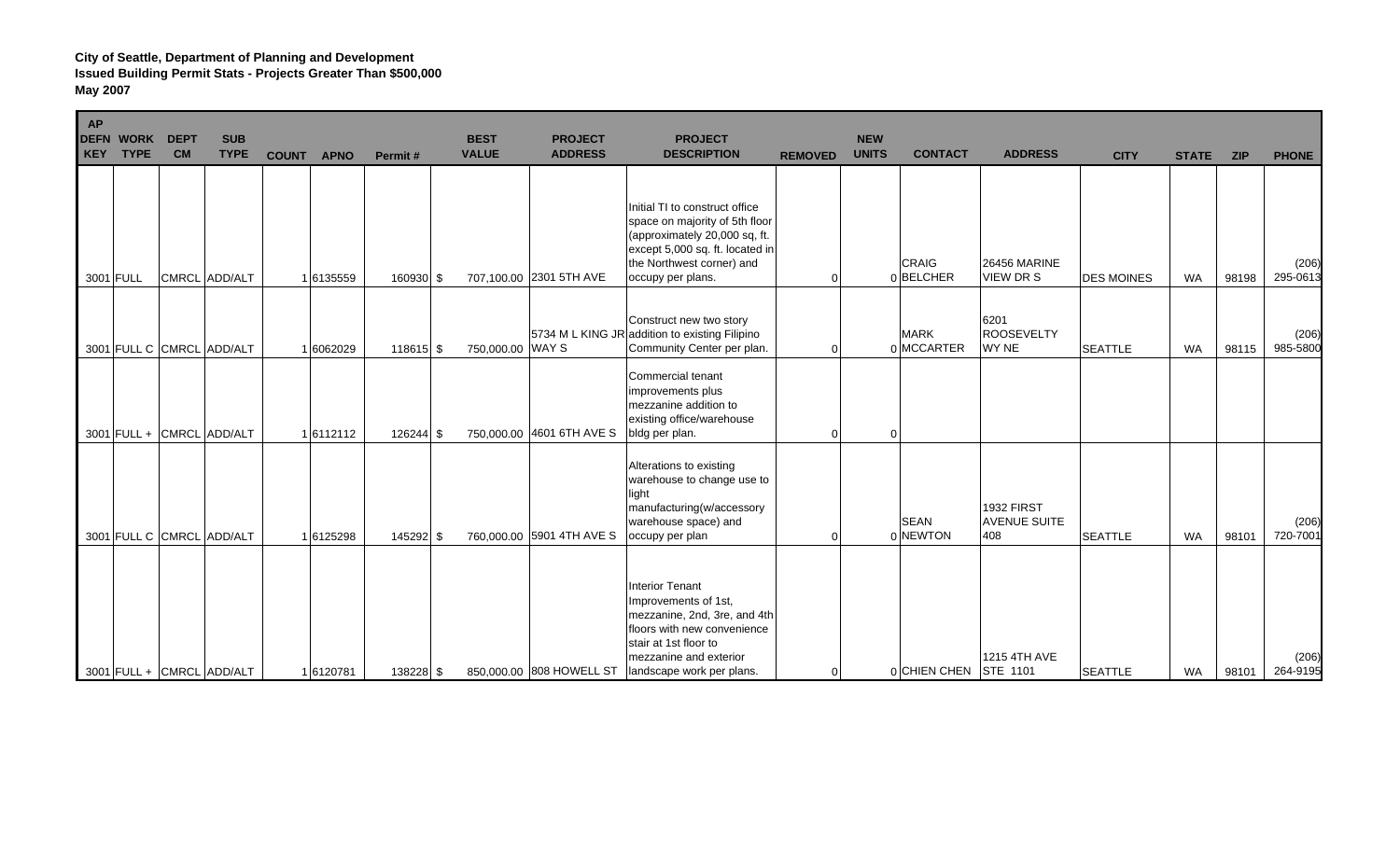| AP<br><b>DEFN</b> | <b>WORK</b><br><b>KEY TYPE</b> | <b>DEPT</b><br><b>CM</b> | <b>SUB</b><br><b>TYPE</b>                              | <b>COUNT</b> | <b>APNO</b>           | Permit#   | <b>BEST</b><br><b>VALUE</b>  | <b>PROJECT</b><br><b>ADDRESS</b>             | <b>PROJECT</b><br><b>DESCRIPTION</b>                                                                                                                                                                                                                                                                                  | <b>REMOVED</b>       | <b>NEW</b><br><b>UNITS</b> | <b>CONTACT</b>                          | <b>ADDRESS</b>           | <b>CITY</b>                      | <b>STATE</b>           | <b>ZIP</b>     | <b>PHONE</b>      |
|-------------------|--------------------------------|--------------------------|--------------------------------------------------------|--------------|-----------------------|-----------|------------------------------|----------------------------------------------|-----------------------------------------------------------------------------------------------------------------------------------------------------------------------------------------------------------------------------------------------------------------------------------------------------------------------|----------------------|----------------------------|-----------------------------------------|--------------------------|----------------------------------|------------------------|----------------|-------------------|
|                   |                                |                          | 3001 FULL C CMRCL ADD/ALT                              |              | 1 6090708             | 109901 \$ |                              | 1025 S<br>870,880.00 ELMGROVE ST             | Construct a new 10,872 sf<br>concrete tilt-up and Pre-<br>engineered structure with<br>offices, occupy per plans.                                                                                                                                                                                                     | $\Omega$             |                            | 0 TOM SCONZO PKWY SE                    | 3943 W LK SAMM           | <b>BELLEVUE</b>                  | <b>WA</b>              | 98008          | (425)<br>641-0870 |
|                   | 3001 FULL                      |                          | CMRCL ADD/ALT                                          |              | 16131625              | 155528 \$ |                              | 1,006,635.00 1201 TERRY AVE Center per plan. | Non-structural tenant<br>improvement to 2nd floor of<br>the Lindeman Pavilion of<br>Virginia Mason Medical                                                                                                                                                                                                            | $\Omega$             |                            | <b>ANDY</b><br>0 MORISON                | 710 2ND AVE STE<br>1400  | <b>SEATTLE</b>                   | <b>WA</b>              | 98104          | (206)<br>245-2140 |
|                   |                                |                          | 3001 FULL + CMRCL ADD/ALT                              |              | 1 6130585             |           | 154151 \$ 1,069,000.00 AVE E | 825 EASTLAKE                                 | Commercial TI remodel of<br>4140 sq. ft of existing<br>outpatient radiology clinic on<br>the first floor of medical<br>services building including<br>HVAC, per plan.                                                                                                                                                 | 0                    |                            | 0 DAVID NEAL                            | 925 4TH AV #2400 SEATTLE |                                  | <b>WA</b>              | 98104          | (206)<br>521-3479 |
|                   |                                |                          |                                                        |              |                       |           |                              | 801 S                                        | Alterations to remodel<br>interior maintenance shop,<br>offices restrooms and<br>breakroom remodel, and<br>install (1) new exterior paint<br>booth and (1) interior paint<br>booth (mechanical included)                                                                                                              |                      |                            |                                         | 700 5TH AVE              |                                  |                        |                | (206)<br>684-0424 |
|                   |                                |                          | 3001 FULL C CMRCL ADD/ALT<br>3001 FULL C CMRCL ADD/ALT |              | 16100219<br>1 6095901 | 109648 \$ |                              | 1,200,000.00 DEARBORN ST                     | per plans<br>CONSTRUCT 1ST & 2ND<br><b>STORIES ADDITIONS &amp;</b><br><b>INTERIOR ALTERATIONS</b><br>TO EXISTING BLDG. FOR<br><b>ADMINISTRATIVE OFFICE</b><br>USE & CHANGE PORTION<br>OF EXIST GROUND LEVEL<br>FROM CARWASH TO<br><b>VEHICLE REPAIR, PER</b><br>103740 \$ 1,422,000.00 3505 NE 45TH ST PLANS & OCCUPY | $\Omega$<br>$\Omega$ |                            | 0 JUN QUAN<br><b>ROBERT</b><br>0 SPIGER | 16047<br>INGELWOOD RD    | <b>SEATTLE</b><br><b>KENMORE</b> | <b>WA</b><br><b>WA</b> | 98104<br>98028 | (206)<br>818-0461 |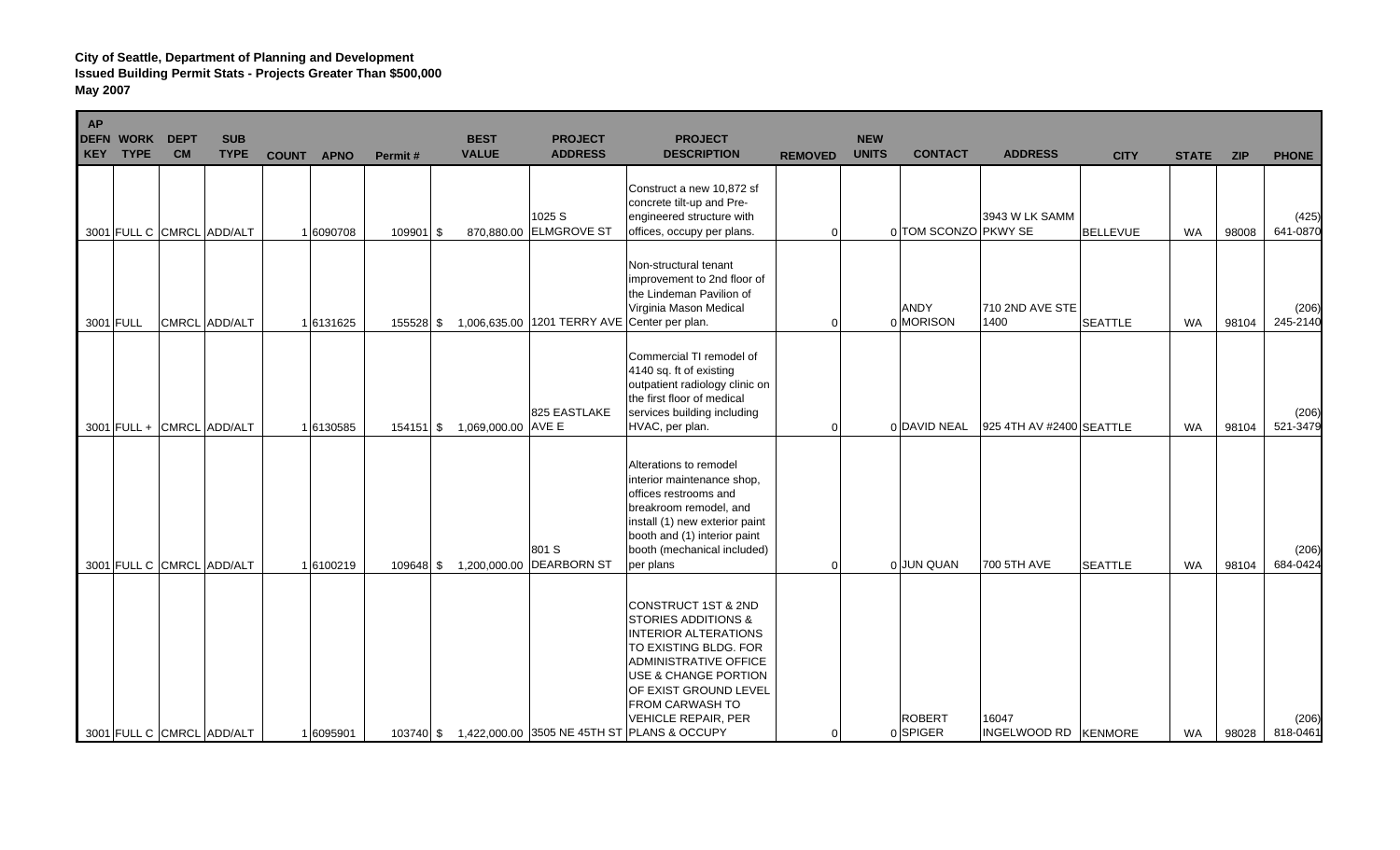| ı<br>AP | <b>DEFN WORK</b><br>KEY TYPE                  | <b>DEPT</b><br><b>CM</b> | <b>SUB</b><br><b>TYPE</b> | <b>COUNT</b> | <b>APNO</b><br>Permit# | <b>BEST</b><br><b>VALUE</b>       | <b>PROJECT</b><br><b>ADDRESS</b> | <b>PROJECT</b><br><b>DESCRIPTION</b>                                                                                                                                       | <b>REMOVED</b>           | <b>NEW</b><br><b>UNITS</b> | <b>CONTACT</b>                | <b>ADDRESS</b>                    | <b>CITY</b>       | <b>STATE</b> | <b>ZIP</b>    | <b>PHONE</b>      |
|---------|-----------------------------------------------|--------------------------|---------------------------|--------------|------------------------|-----------------------------------|----------------------------------|----------------------------------------------------------------------------------------------------------------------------------------------------------------------------|--------------------------|----------------------------|-------------------------------|-----------------------------------|-------------------|--------------|---------------|-------------------|
|         |                                               |                          | 3001 FULL C CMRCL ADD/ALT | 1 6129688    | 150446 \$              |                                   | 2,192,000.00 528 17TH AVE        | Non structural interior<br>alterations to portion of 6th<br>floor medical offices and<br>alterations to HVAC system<br>per plan.                                           | $\Omega$                 |                            | <b>CHRIS</b><br>0COOPER       | 1420 5TH AVE<br>#2400             | <b>SEATTLE</b>    | <b>WA</b>    | 98101         | (206)<br>623-4646 |
|         |                                               |                          | 3001 FULL C CMRCL ADD/ALT | 1 6128221    | 148505 \$              |                                   | 2,500,000.00 500 17TH AVE        | Commercial TI (4th floor) for<br>Poly Clinic (James Tower),<br>13,754 sq ft, per plan.                                                                                     | $\Omega$                 |                            | <b>DEBORAH</b><br>$0$ HART    | 2440 WESTERN<br>AVE SUITE 611     | <b>SEATTLE</b>    | <b>WA</b>    | 98121         | (206)<br>387-5033 |
|         |                                               |                          | 3001 FULL + CMRCL ADD/ALT | 1 6128849    | 149327 \$              | 2,776,806.00                      | 616 NE<br><b>NORTHLAKE PL</b>    | Initial tenant improvements<br>to west 1/2 of the 3rd floor for<br>research & technology lab,<br>per plans. (U of W Benjamin<br>D Hall Interdisciplinary<br>research bldg) | $\Omega$                 |                            | <b>RUSSELL</b><br>0 CHERNOFF  | 110 1281 W<br><b>GEORGIA ST</b>   | VANCOUVER         | BC           | <b>V6E3J5</b> | (604)<br>669-9460 |
|         |                                               |                          | 3001 FULL C CMRCL ADD/ALT | 1 6081417    | 153796 \$              |                                   | 3,000,000.00 1007 1ST AVE        | Renovate hotel lobby and<br>109 guestrooms per plan                                                                                                                        | $\Omega$                 |                            | 0 LARRY ALLEN VIEW DR S       | <b>26456 MARINE</b>               | <b>DES MOINES</b> | <b>WA</b>    | 98198         | (206)<br>914-5820 |
|         | $3001$ FULL + INST                            |                          | ADD/ALT                   | 16138636     | 165212 \$              |                                   | 537,500.00 500 17TH AVE          | TI on 3rd floor east half of<br>existing med. research<br>(Providence Professional<br>Bldg) bldg of existing<br>Swedish Medical Center per<br>plan.                        | $\Omega$                 |                            | KARI<br>0 THORSEN             | 1420 5TH AVE<br><b>SUITE 2400</b> | <b>SEATTLE</b>    | <b>WA</b>    | 98101         | (206)<br>623-4646 |
|         |                                               |                          |                           |              |                        |                                   | 2801 34TH AVE                    | Construct 1434 Sq Ft<br>meeting room addition and<br>renovation of existing<br>landmarked Magnolia Library<br>structure per plan<br>(mechanical included)                  |                          |                            | <b>TRISTIN</b><br>0 PAGENKOPF | 1050 N 38TH<br><b>STREET</b>      |                   |              |               | (206)<br>675-9151 |
|         | 3001 FULL C INST<br><b>COMMERCIAL ADD ALT</b> |                          | ADD/ALT                   | 16104741     | $115824$ \$            | 1,200,000.00 W<br>\$23,755,981.00 |                                  |                                                                                                                                                                            | $\Omega$<br>$\mathbf{0}$ | 2 <sup>2</sup>             |                               |                                   | <b>SEATTLE</b>    | <b>WA</b>    | 98103         |                   |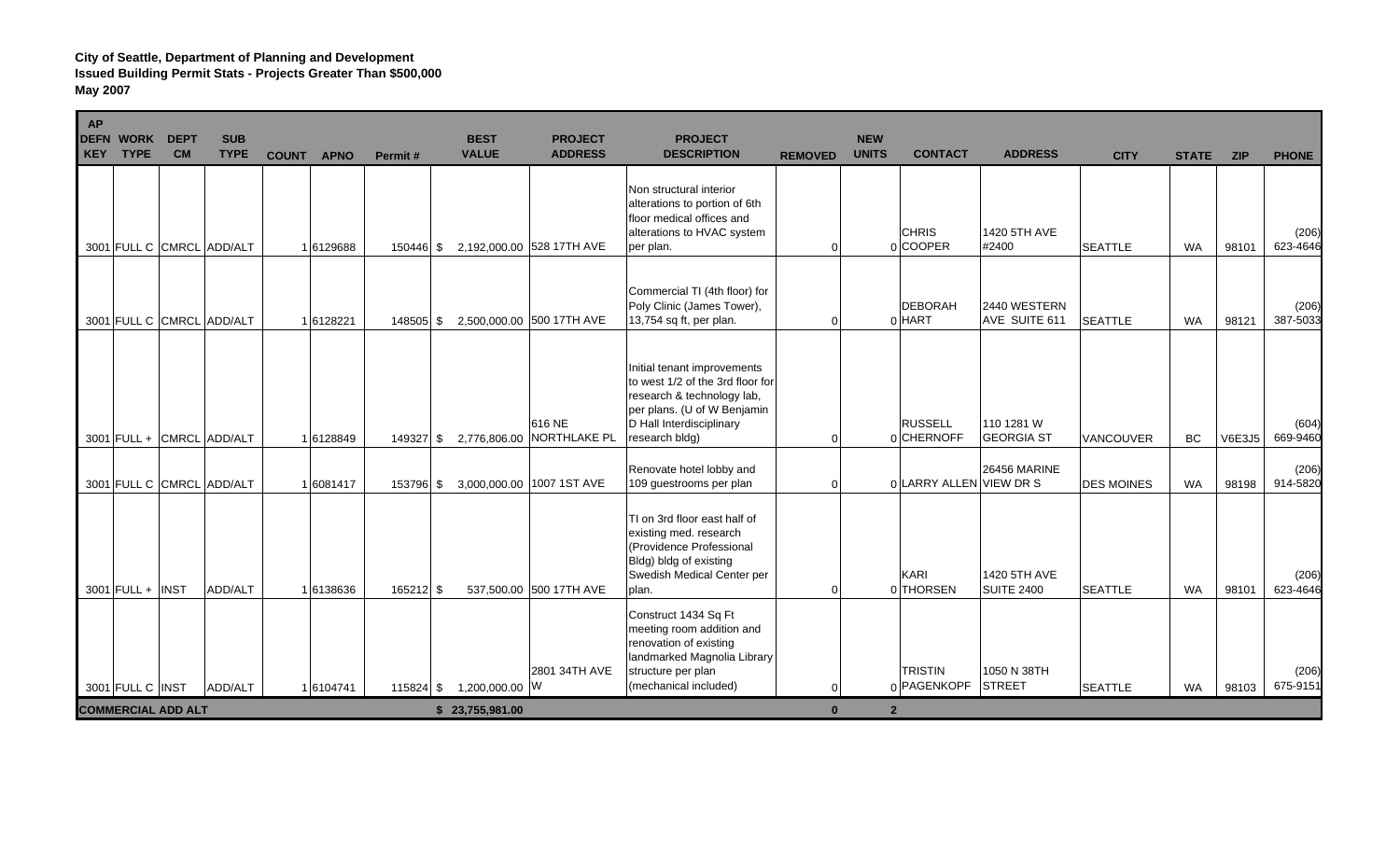| AP | <b>DEFN WORK</b><br><b>KEY TYPE</b> | <b>DEPT</b><br><b>CM</b> | <b>SUB</b><br><b>TYPE</b> | <b>COUNT</b> | <b>APNO</b> | Permit#     | <b>BEST</b><br><b>VALUE</b> | <b>PROJECT</b><br><b>ADDRESS</b> | <b>PROJECT</b><br><b>DESCRIPTION</b>                                                                                                                                                                                         | <b>REMOVED</b> | <b>NEW</b><br><b>UNITS</b> | <b>CONTACT</b>              | <b>ADDRESS</b>                | <b>CITY</b>    | <b>STATE</b> | <b>ZIP</b> | <b>PHONE</b>      |
|----|-------------------------------------|--------------------------|---------------------------|--------------|-------------|-------------|-----------------------------|----------------------------------|------------------------------------------------------------------------------------------------------------------------------------------------------------------------------------------------------------------------------|----------------|----------------------------|-----------------------------|-------------------------------|----------------|--------------|------------|-------------------|
|    | 3001 FULL C MF                      |                          | ADD/ALT                   |              | 1 6129292   | 149903 \$   |                             | 510,000.00 1321 1ST AVE          | Initial TI to unit# 1402 within<br>existing structure and occupy<br>per plan. (Mechanical<br>included)                                                                                                                       | 0              |                            | 0 ELLEN LUCAS 107 SPRING ST |                               | <b>SEATTLE</b> | <b>WA</b>    | 98104      | (206)<br>689-0442 |
|    | 3001 FULL C MF                      |                          | ADD/ALT                   |              | 1 6126030   | 149901 \$   |                             | 520,000.00 1321 1ST AVE          | Initial TI to unit# 1901 within<br>existing structure and occupy<br>per plan. (Mechanical<br>included)                                                                                                                       | ∩              |                            | 0 ELLEN LUCAS 107 SPRING ST |                               | <b>SEATTLE</b> | <b>WA</b>    | 98104      | (206)<br>689-0442 |
|    | 3001 FULL C MF                      |                          | ADD/ALT                   |              | 1 6129293   | 149904 \$   |                             | 550,000.00 1321 1ST AVE          | Initial TI to unit# 1502 within<br>existing structure and occupy<br>per plan (Mechanical<br>included)                                                                                                                        | $\Omega$       |                            | 0 ELLEN LUCAS 107 SPRING ST |                               | <b>SEATTLE</b> | <b>WA</b>    | 98104      | (206)<br>689-0442 |
|    | 3001 FIELD                          | <b>MF</b>                | ADD/ALT                   |              | 1 6138017   | 164358 \$   |                             | 700,000.00 2125 1ST AVE          | Interior remodel of existing<br>condo unit #2801 per STFI.                                                                                                                                                                   |                |                            | <b>CHRIS SPOTT AVE N</b>    | 4001 AURORA                   | <b>SEATTLE</b> | <b>WA</b>    | 98103      | (206)<br>633-3003 |
|    | $3001$ FULL + MF                    |                          | ADD/ALT                   |              | 16125218    | 144383 \$   | 850,000.00 NW               | 6000 24TH AVE                    | Interior and exterior alteration<br>to existing apartment building<br>and add (1) unit for a total of<br>11 units per plans.                                                                                                 | $\Omega$       |                            | <b>RANDALL</b><br>1 ALBERDA | 2401 ELLIOTT<br>AVE SUITE 100 | <b>SEATTLE</b> | WA           | 98121      | (206)<br>587-3797 |
|    | $3001$ FULL + MF                    |                          | ADD/ALT                   |              | 1 6125303   | 144494 \$   | 850,000.00 ST               | 2250 NW 59TH                     | Add one basement type A<br>unit to existing apartment,<br>retrofit windows in all floors,<br>replace siding and make<br>interior non-structural<br>alterations to 18 existing<br>units for a total of 19 units,<br>per plan. | 0              |                            | <b>RANDALL</b><br>1 ALBERDA | 2401 ELLIOTT<br>AVE SUITE 100 | <b>SEATTLE</b> | <b>WA</b>    | 98121      | (206)<br>587-3797 |
|    | 3001 FULL C MF                      |                          | ADD/ALT                   |              | 1 6103031   | $113484$ \$ | 996,862.00 AVE N            | 2030 DEXTER                      | Substantial Alteration to<br>change portion of use from<br>mini warehouse to 4<br>residential units and parking,<br>occupy per per plans                                                                                     | $\Omega$       |                            | $_4$ EDI LINARDIC N #260    | 1319 DEXTER AV                | <b>SEATTLE</b> | <b>WA</b>    | 98109      | (206)<br>283-4764 |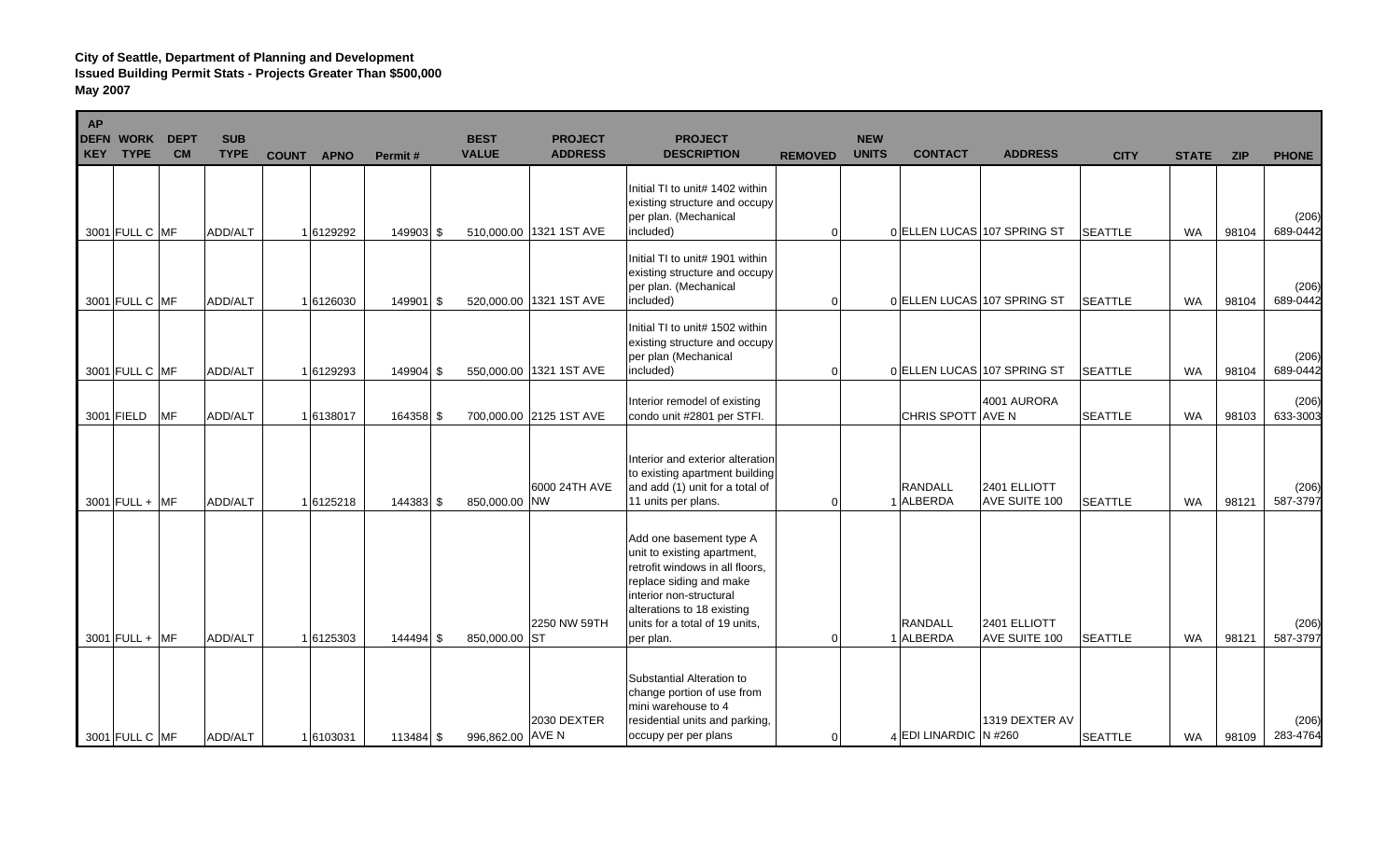| <b>AP</b> | <b>DEFN WORK</b><br><b>KEY TYPE</b> | <b>DEPT</b><br><b>CM</b>     | <b>SUB</b><br><b>TYPE</b> | COUNT APNO |           | Permit#   | <b>BEST</b><br><b>VALUE</b> | <b>PROJECT</b><br><b>ADDRESS</b>   | <b>PROJECT</b><br><b>DESCRIPTION</b>                                                                                                                                                                                                         | <b>REMOVED</b> | <b>NEW</b><br><b>UNITS</b> | <b>CONTACT</b>                  | <b>ADDRESS</b>                   | <b>CITY</b>    | STATE ZIP |       | <b>PHONE</b>      |
|-----------|-------------------------------------|------------------------------|---------------------------|------------|-----------|-----------|-----------------------------|------------------------------------|----------------------------------------------------------------------------------------------------------------------------------------------------------------------------------------------------------------------------------------------|----------------|----------------------------|---------------------------------|----------------------------------|----------------|-----------|-------|-------------------|
|           |                                     | <b>MULTIFAMILY ADD ALT</b>   |                           |            |           |           | 4,976,862.00                |                                    |                                                                                                                                                                                                                                              | $\bf{0}$       | 6                          |                                 |                                  |                |           |       |                   |
|           | 3001 FULL C SF/D                    |                              | ADD/ALT                   |            | 16110581  | 124038 \$ |                             | 543,132.00 711 39TH AVE            | Construct addition and<br>alteration to existing single<br>family residence and<br>establish new accesory<br>dwelling unit per plans.                                                                                                        | 0              |                            | <b>LISA</b><br>0 KIRKENDALL     | 1550 NW 50TH ST SEATTLE          |                | <b>WA</b> | 98107 | (206)<br>789-7139 |
|           | 3001 FULL C SF/D                    |                              | ADD/ALT                   |            | 1 6121125 | 148212 \$ | 576,794.00 NE               | 3900 50TH AVE                      | Remove existing 1st and 2nd<br>floors of sfr to 1st floor<br>daphragan (basement to<br>remain); Construct 2nd story<br>addition with attached garage<br>and alter basement, per plan.<br>(project includes demolition<br>of detached garage) | $\Omega$       |                            | <b>JEFFRY</b><br>0 WILSON       | 2727 FAIRVIEW<br>AV $E#G$        | <b>SEATTLE</b> | <b>WA</b> | 98102 | (206)<br>860-4203 |
|           | 3001 FULL C SF/D                    |                              | ADD/ALT                   |            | 16118836  | 135649 \$ | 714,088.00 BLVD E           | 1121 MCGILVRA                      | Demolish existing SFR<br>except the small portion of<br>existing foundation and<br>existing garage to remain.<br>Construct single family<br>residence per plans.                                                                             | <sup>0</sup>   |                            | <b>MATTHEW</b><br>$0$ KENT      | 613 NW 41ST ST SEATTLE           |                | <b>WA</b> | 98107 | (206)<br>297-1504 |
|           |                                     | <b>SINGLE FAMILY ADD ALT</b> |                           |            |           |           | 1,834,014.00                |                                    |                                                                                                                                                                                                                                              | $\bf{0}$       | $\bf{0}$                   |                                 |                                  |                |           |       |                   |
|           |                                     | 3003 FULL C CMRCL blanket    |                           |            | 1 6131335 |           |                             | 155132 \$ 1,200,000.00 700 5TH AVE | <b>Blanket Permit for interior</b><br>non-structural alterations for<br>the 25-36 and 44-50 floors.<br><b>SEATTLE CITY</b><br><b>LIGHT/SEATTLE PUBLIC</b><br>UTILITIES, SMT Building                                                         |                |                            | <b>JULIE</b><br><b>MCLENDON</b> | 911 WESTERN AV<br><b>STE 201</b> | <b>SEATTLE</b> | <b>WA</b> | 98104 | (206)<br>292-9101 |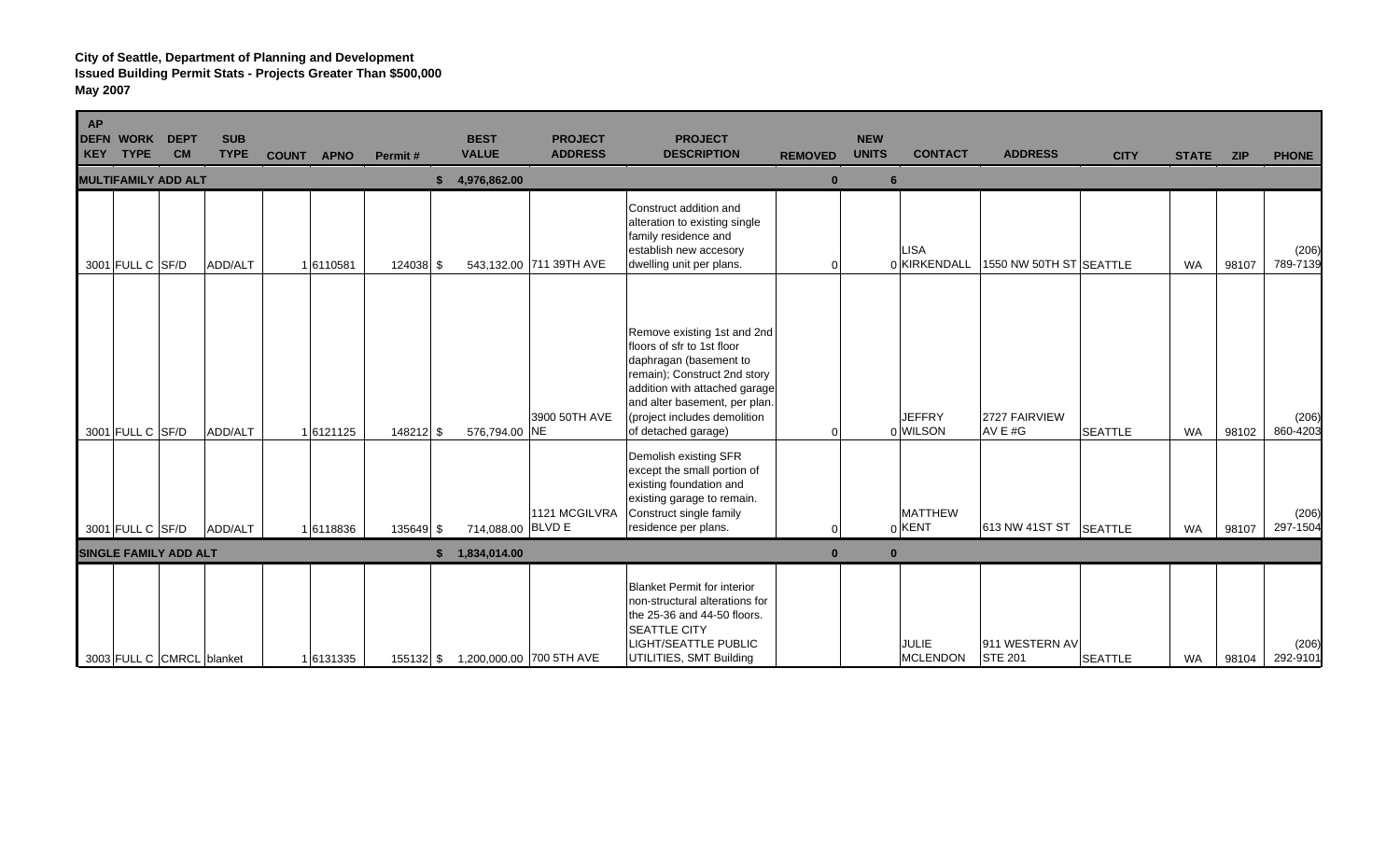| AP<br>KEY | <b>DEFN WORK</b><br><b>TYPE</b> | <b>DEPT</b><br><b>CM</b> | <b>SUB</b><br><b>TYPE</b>         | <b>COUNT</b> | <b>APNO</b> | Permit#   | <b>BEST</b><br><b>VALUE</b> | <b>PROJECT</b><br><b>ADDRESS</b> | <b>PROJECT</b><br><b>DESCRIPTION</b>                                                                                                                                    | <b>REMOVED</b> | <b>NEW</b><br><b>UNITS</b> | <b>CONTACT</b>                  | <b>ADDRESS</b>                              | <b>CITY</b>       | <b>STATE</b> | <b>ZIP</b> | <b>PHONE</b>      |
|-----------|---------------------------------|--------------------------|-----------------------------------|--------------|-------------|-----------|-----------------------------|----------------------------------|-------------------------------------------------------------------------------------------------------------------------------------------------------------------------|----------------|----------------------------|---------------------------------|---------------------------------------------|-------------------|--------------|------------|-------------------|
|           | 3003 FULL C CMRCL blanket       |                          |                                   |              | 1 6138097   | 164464 \$ |                             | 2,000,000.00 701 5TH AVE         | Blanket Permit for interior<br>non-structural alterations to<br>the 57th, 58th, 59th, 60th,<br>and 61st floors. HELLER<br><b>EHRMAN.</b> Sprinklers added<br>5/10/2007. |                |                            | <b>BRAD</b><br><b>MIDDLETON</b> | 701 5TH AVE<br><b>STE 3540</b>              | <b>SEATTLE</b>    | <b>WA</b>    | 98104      | (206)<br>381-3344 |
|           | 3003 FULL C CMRCL blanket       |                          |                                   |              | 16136845    | 162752 \$ |                             | 3,846,000.00 601 UNION ST        | <b>BLANKET PERMIT:</b><br><b>INTERIOR NON-</b><br><b>STRUCTURAL ALTS TO</b><br>QUELLOS 48, 54, 55 AND<br>56TH FLOOR.                                                    |                |                            |                                 | 600 UNIVERSITY<br>TERI BULLEN ST SUITE 2820 | <b>SEATTLE</b>    | <b>WA</b>    | 98101      | (206)<br>613-5364 |
|           |                                 |                          | <b>BLANKET TENANT IMPROVEMENT</b> |              |             |           | 7,046,000.00                |                                  |                                                                                                                                                                         | $\bf{0}$       |                            |                                 |                                             |                   |              |            |                   |
|           | 3001 FULL C CMRCL NEW           |                          |                                   |              | 1 6070582   | 71379 \$  |                             | 564,900.00 801 NW 50TH ST        | Establish use as 4-unit<br>townhouse. Const. 4-unit<br>townhouse, per plans                                                                                             |                |                            | <b>BRIAN</b>                    | 4 DEMEERLEER 801 NW 50TH ST SEATTLE         |                   | <b>WA</b>    | 98107      | (206)<br>679-0358 |
|           | 3001 FULL C CMRCL NEW           |                          |                                   |              | 1 6066848   | 67372 \$  |                             | 600,000.00 2233 1ST AVE          | Phase I of III, excavation<br>and shoring for construction<br>of mixed occupancy<br>structure/Shoring &<br>Excavation only/build per<br>plans                           |                |                            | 37 LARRY ALLEN VIEW DR S        | <b>26456 MARINE</b>                         | <b>DES MOINES</b> | <b>WA</b>    | 98198      | (206)<br>914-5820 |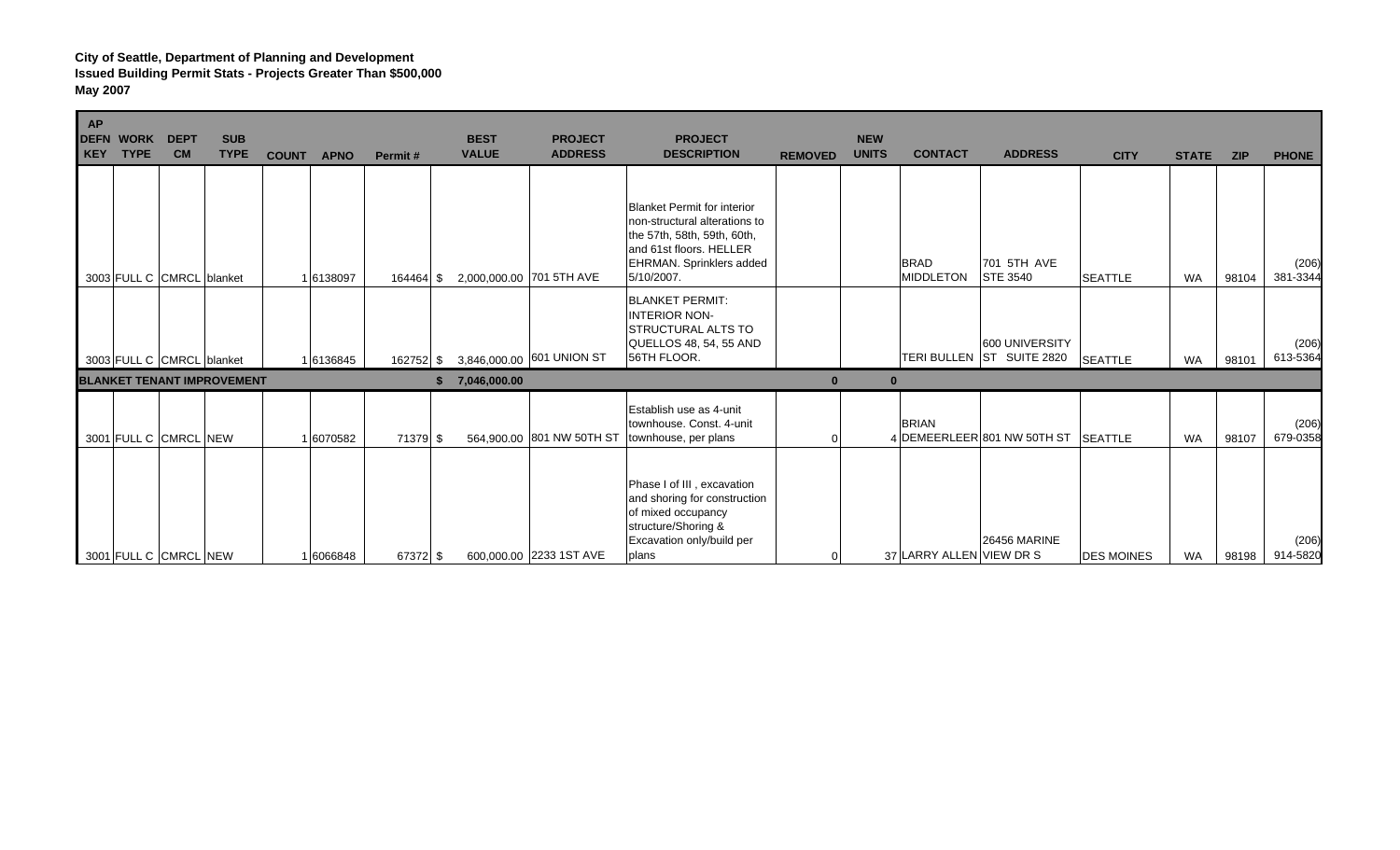| AP<br><b>KEY</b> | <b>DEFN WORK</b><br><b>TYPE</b> | <b>DEPT</b><br><b>CM</b> | <b>SUB</b><br><b>TYPE</b> | <b>COUNT</b> | <b>APNO</b> | Permit#     | <b>BEST</b><br><b>VALUE</b> | <b>PROJECT</b><br><b>ADDRESS</b>              | <b>PROJECT</b><br><b>DESCRIPTION</b>                                                                                                                                                                                                                                                  | <b>REMOVED</b> | <b>NEW</b><br><b>UNITS</b> | <b>CONTACT</b>                | <b>ADDRESS</b>                   | <b>CITY</b>       | <b>STATE</b> | <b>ZIP</b> | <b>PHONE</b>      |
|------------------|---------------------------------|--------------------------|---------------------------|--------------|-------------|-------------|-----------------------------|-----------------------------------------------|---------------------------------------------------------------------------------------------------------------------------------------------------------------------------------------------------------------------------------------------------------------------------------------|----------------|----------------------------|-------------------------------|----------------------------------|-------------------|--------------|------------|-------------------|
|                  | 3001 FULL C CMRCL NEW           |                          |                           |              | 1 6123006   | 141287 \$   | 656,706.00 AVE N            | 318 FAIRVIEW                                  | Phase Three of Three:<br>Construct interior buildout of<br>new accessory streetcar<br>maintenance facility - demo<br>of existing uses, shoring and<br>excavations, and foundation<br>& superstructure under<br>separate construction<br>permits, use established<br>under MUP 3003673 | $\Omega$       |                            | <b>MAHLON</b><br>0 CLEMENTS   | 925 4TH AVE<br><b>SUITE 2400</b> | <b>SEATTLE</b>    | <b>WA</b>    | 98104      | (206)<br>521-3447 |
|                  | 3001 FULL C CMRCL NEW           |                          |                           |              | 16101560    |             |                             | 111476 \$ 1,271,517.00 2351 NE 98TH ST plans. | Construct new 3-level office<br>building with accessory<br>parking and occupy, per                                                                                                                                                                                                    | $\Omega$       |                            | <b>RYAN</b><br>0RHODES        | 1105 N 38TH ST                   | <b>SEATTLE</b>    | WA           | 98103      | (206)<br>545-9100 |
|                  | 3001 FULL C CMRCL NEW           |                          |                           |              | 1 6108603   | $121230$ \$ | 1,381,563.00 WAY NE         | 6017<br><b>ROOSEVELT</b>                      | Construction of 10 live work<br>units totaling 14,557 sq ft<br>with parking for 2 vehicles<br>located within the structure<br>and 9 surface parking<br>spaces (1 bldg total and<br>court yard, but all is<br>connected) and occupy per<br>plan.                                       | $\Omega$       |                            | <b>HEATHER</b><br>12 JOHNSTON | 119 W DENNY<br><b>WY</b>         | <b>SEATTLE</b>    | <b>WA</b>    | 98119      | (206)<br>281-8225 |
|                  | 3001 FULL C CMRCL NEW           |                          |                           |              | 1 6112122   |             | 126256 \$ 2,755,623.00 W    | 1201 AMGEN CT                                 | Phase II of III for<br>construction of a 2-sty R & D<br>facility/Core & Shell super<br>Structure/Build per plans.                                                                                                                                                                     | $\Omega$       |                            | 0 LARRY ALLEN VIEW DR S       | 26456 MARINE                     | <b>DES MOINES</b> | <b>WA</b>    | 98198      | (206)<br>914-5820 |
|                  | 3001 FULL C CMRCL NEW           |                          |                           |              | 16102676    |             |                             | 113016 \$ 3,612,030.00 1111 E PIKE ST         | Construct mixed use retail,<br>parking and apartment<br>building and occupy per plan.                                                                                                                                                                                                 | $\Omega$       |                            | 27 JIM FRIESZ                 | 159 S JACKSON<br>ST, 6TH FLOOR   | <b>SEATTLE</b>    | <b>WA</b>    | 98104      | (206)<br>624-5670 |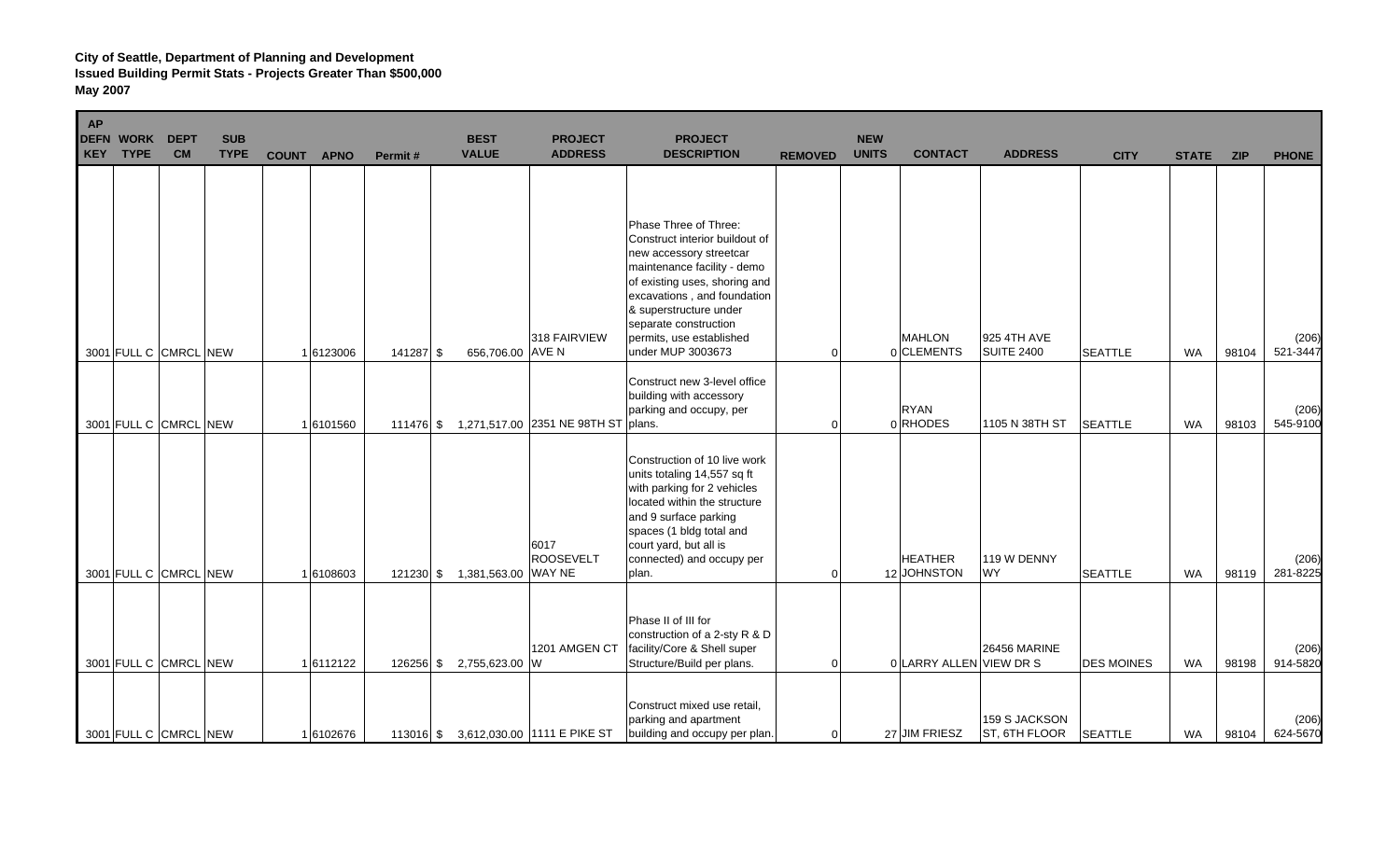| <b>AP</b><br><b>DEFN WORK</b><br><b>TYPE</b><br>KEY | <b>DEPT</b><br><b>CM</b> | <b>SUB</b><br><b>TYPE</b> | <b>COUNT</b><br><b>APNO</b> | Permit#   | <b>BEST</b><br><b>VALUE</b>          | <b>PROJECT</b><br><b>ADDRESS</b>             | <b>PROJECT</b><br><b>DESCRIPTION</b>                                                                                                                                                                                          | <b>REMOVED</b> | <b>NEW</b><br><b>UNITS</b> | <b>CONTACT</b>                     | <b>ADDRESS</b>                          | <b>CITY</b>       | <b>STATE</b> | <b>ZIP</b> | <b>PHONE</b>      |
|-----------------------------------------------------|--------------------------|---------------------------|-----------------------------|-----------|--------------------------------------|----------------------------------------------|-------------------------------------------------------------------------------------------------------------------------------------------------------------------------------------------------------------------------------|----------------|----------------------------|------------------------------------|-----------------------------------------|-------------------|--------------|------------|-------------------|
| 3001 FULL C CMRCL NEW                               |                          |                           | 1 6099429                   | 108574 \$ | 5,283,049.00 WAY                     | 2320 W<br><b>COMMODORE</b>                   | Const 4-story commercial<br>office building, 500 cubic<br>yards of grading and occupy<br>per plans.                                                                                                                           | $\Omega$       |                            | <b>JODI</b><br>0 PATTERSON         | <b>26456 MARINE</b><br><b>VIEW DR S</b> | <b>DES MOINES</b> | <b>WA</b>    | 98198      | (425)<br>681-4718 |
| 3001 FULL C CMRCL NEW                               |                          |                           | 1 6133093                   |           | 157526 \$16,691,000.00 AVE N         | 3301 FREMONT                                 | <b>CONSTRUCT AND</b><br><b>OCCUPY 3-STORY</b><br><b>BUILDING WITH 3 BELOW-</b><br><b>GRADE LEVELS OF</b><br>PARKING, PER PLAN<br>(FRAME, STRUCTURAL &<br>ARCHITECTURAL - PHASE<br>II OF II). BLDG 3E.                         | $\Omega$       |                            | MARY HANNA 7350 ALONZO<br>0 MURPHY | <b>AVE NW</b>                           | <b>SEATTLE</b>    | <b>WA</b>    | 98117      | (206)<br>784-1133 |
| 3001 FULL C CMRCL NEW                               |                          |                           | 16101726                    |           | 111708 \$ 34,811,967.00 1321 1ST AVE |                                              | Phase III of III, construct<br>architectural completion for a<br>new mixed use (apartments,<br>hotel, restaurant and retail)<br>high-rise and occupy, per<br>plans. Phase II under<br>6099861 (pts 2505182) (Mup<br>#2407081) | $\Omega$       |                            | <b>NICK</b><br>35 CHARLES          | 223 YALE AVE N SEATTLE                  |                   | <b>WA</b>    | 98109      | (206)<br>223-5011 |
| 3001 FULL C IND                                     |                          | <b>NEW</b>                | 1 6099991                   |           |                                      | 109351 \$ 1,440,466.00 2733 3RD AVE S PLANS. | TO CONSTRUCT 17,000<br>SQ.FT. (170 X 100) METAL<br>CANOPY BLDG #7, SOUTH<br>OF AND ADJACENT TO<br>WEST END OF BLDG #2.<br>(RABANCO) ALL PER                                                                                   | $\Omega$       |                            | <b>CLAIRE</b><br>$0$ HOFFMAN       | 1501 4TH<br><b>AVENUE SUITE</b><br>1400 | <b>SEATTLE</b>    | WA           | 98101      | (206)<br>438-2214 |
| <b>COMMERCIAL NEW</b>                               |                          |                           |                             |           | \$69,068,821.00                      |                                              |                                                                                                                                                                                                                               |                | \$115.00                   |                                    |                                         |                   |              |            |                   |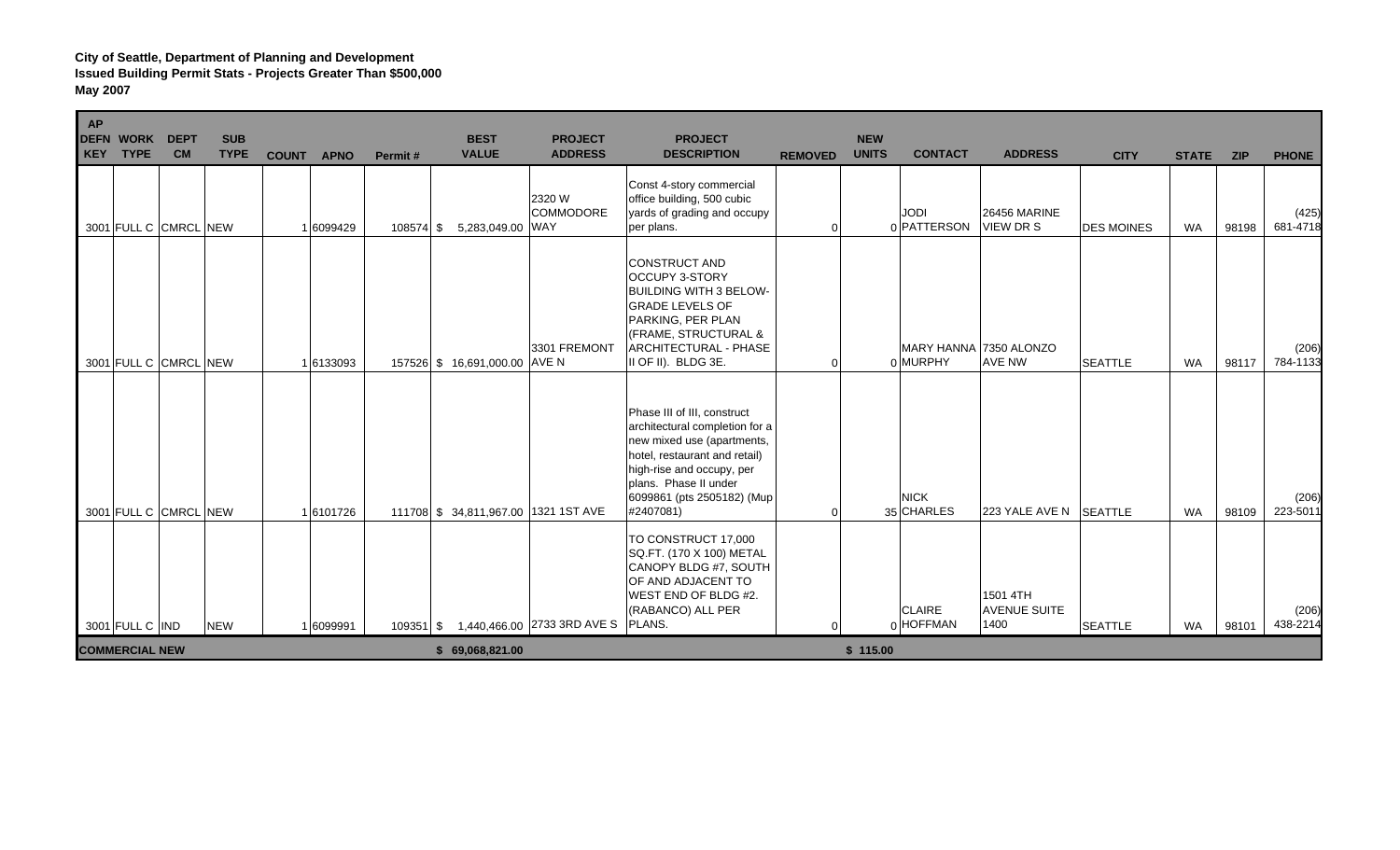| AP<br>DEFN WORK<br>KEY<br><b>TYPE</b> | <b>DEPT</b><br><b>CM</b> | <b>SUB</b><br><b>TYPE</b> | <b>COUNT</b><br><b>APNO</b> | Permit#     | <b>BEST</b><br><b>VALUE</b> | <b>PROJECT</b><br><b>ADDRESS</b> | <b>PROJECT</b><br><b>DESCRIPTION</b>                                                                                                                                                                                                                                                                                                                               | <b>REMOVED</b> | <b>NEW</b><br><b>UNITS</b> | <b>CONTACT</b>           | <b>ADDRESS</b>                | <b>CITY</b> | <b>STATE</b> | <b>ZIP</b> | <b>PHONE</b>      |
|---------------------------------------|--------------------------|---------------------------|-----------------------------|-------------|-----------------------------|----------------------------------|--------------------------------------------------------------------------------------------------------------------------------------------------------------------------------------------------------------------------------------------------------------------------------------------------------------------------------------------------------------------|----------------|----------------------------|--------------------------|-------------------------------|-------------|--------------|------------|-------------------|
| 3001 FULL C MF                        |                          | <b>NEW</b>                | 16105281                    | 116516 \$   | 504,099.00                  | <b>HEIGHTS DR</b>                | Establish use as townhouses<br>and Construct 3-story triplex,<br>unit lots 18-20 per Standard<br>Plan #6099112, this permit<br>(Project Includes: Establish<br>use and construct 7<br>Townhouse Buildings for Unit<br>Lots 1-23 of Parent Lot #1<br>Sylvan Ridge Townhomes,<br>per plans- All reviews and<br>2658 SW SYLVAN approvals under Parent<br>A/P#6104900) |                |                            | <b>BOB</b><br>3 ROBINSON | 37936 23RD PL S   FEDERAL WAY |             | <b>WA</b>    | 98003      | (253)<br>661-1232 |
| 3001 FULL C MF                        |                          | <b>NEW</b>                | 1 6104903                   | $116041$ \$ |                             | 504,099.00 HEIGHTS DR            | Establish use as townhouses<br>and Construct 3-story triplex,<br>unit lots 8-10 per Standard<br>Plan #6099112, this permit<br>(Project Includes: Establish<br>use and construct 7<br>Townhouse Buildings for Unit<br>Lots 1-23 of Parent Lot #1<br>Sylvan Ridge Townhomes,<br>per plans- All reviews and<br>2700 SW SYLVAN approvals under Parent<br>A/P#6104900)  | $\overline{0}$ |                            | <b>BOB</b><br>3ROBINSON  | 37936 23RD PL S   FEDERAL WAY |             | WA           | 98003      | (253)<br>661-1232 |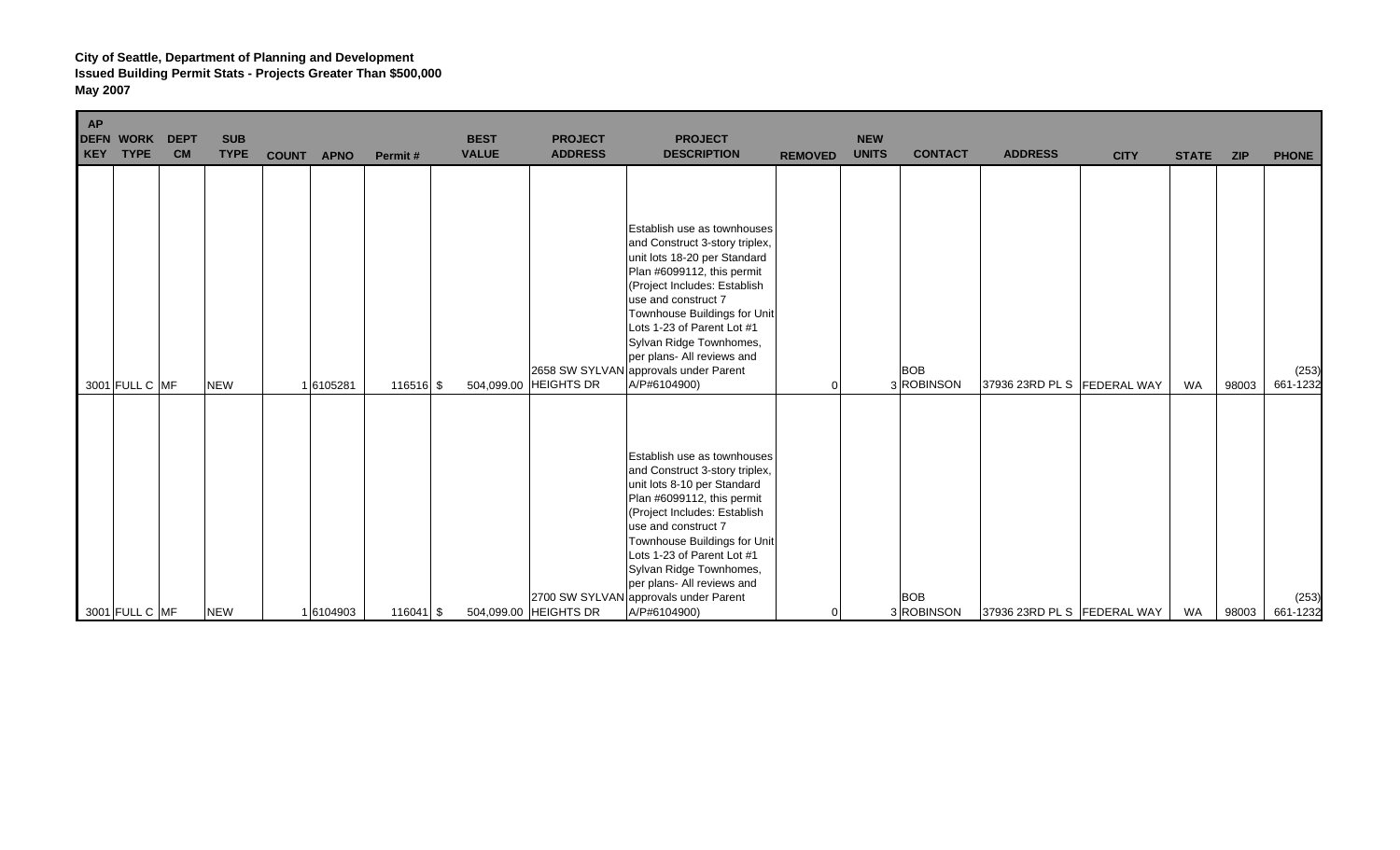| AP<br>DEFN WORK<br><b>KEY</b><br><b>TYPE</b> | <b>DEPT</b><br><b>CM</b> | <b>SUB</b><br><b>TYPE</b> | <b>COUNT</b><br><b>APNO</b> | Permit#     | <b>BEST</b><br><b>VALUE</b> | <b>PROJECT</b><br><b>ADDRESS</b> | <b>PROJECT</b><br><b>DESCRIPTION</b>                                                                                                                                                                                                                                                                                                                               | <b>REMOVED</b> | <b>NEW</b><br><b>UNITS</b> | <b>CONTACT</b>           | <b>ADDRESS</b>              | <b>CITY</b> | <b>STATE</b> | <b>ZIP</b> | <b>PHONE</b>      |
|----------------------------------------------|--------------------------|---------------------------|-----------------------------|-------------|-----------------------------|----------------------------------|--------------------------------------------------------------------------------------------------------------------------------------------------------------------------------------------------------------------------------------------------------------------------------------------------------------------------------------------------------------------|----------------|----------------------------|--------------------------|-----------------------------|-------------|--------------|------------|-------------------|
| 3001 FULL C MF                               |                          | <b>NEW</b>                | 1 6105282                   | 116517 \$   | 504,099.00                  | <b>HEIGHTS DR</b>                | Establish use as townhouses<br>and Construct 3-story triplex,<br>unit lots 21-23 per Standard<br>Plan #6099112, this permit<br>(Project Includes: Establish<br>use and construct 7<br>Townhouse Buildings for Unit<br>Lots 1-23 of Parent Lot #1<br>Sylvan Ridge Townhomes,<br>per plans- All reviews and<br>2652 SW SYLVAN approvals under Parent<br>A/P#6104900) | 0              |                            | <b>BOB</b><br>3 ROBINSON | 37936 23RD PL S FEDERAL WAY |             | <b>WA</b>    | 98003      | (253)<br>661-1232 |
| 3001 FULL C MF                               |                          | <b>NEW</b>                | 1 6104904                   | $116042$ \$ |                             | 504,099.00 HEIGHTS DR            | Establish use as townhouses<br>and Construct 3-story triplex,<br>unit lots 11-13 per Standard<br>Plan #6099112, this permit<br>(Project Includes: Establish<br>use and construct 7<br>Townhouse Buildings for Unit<br>Lots 1-23 of Parent Lot #1<br>Sylvan Ridge Townhomes,<br>per plans- All reviews and<br>2672 SW SYLVAN approvals under Parent<br>A/P#6104900) | 0              |                            | <b>BOB</b><br>3 ROBINSON | 37936 23RD PL S FEDERAL WAY |             | <b>WA</b>    | 98003      | (253)<br>661-1232 |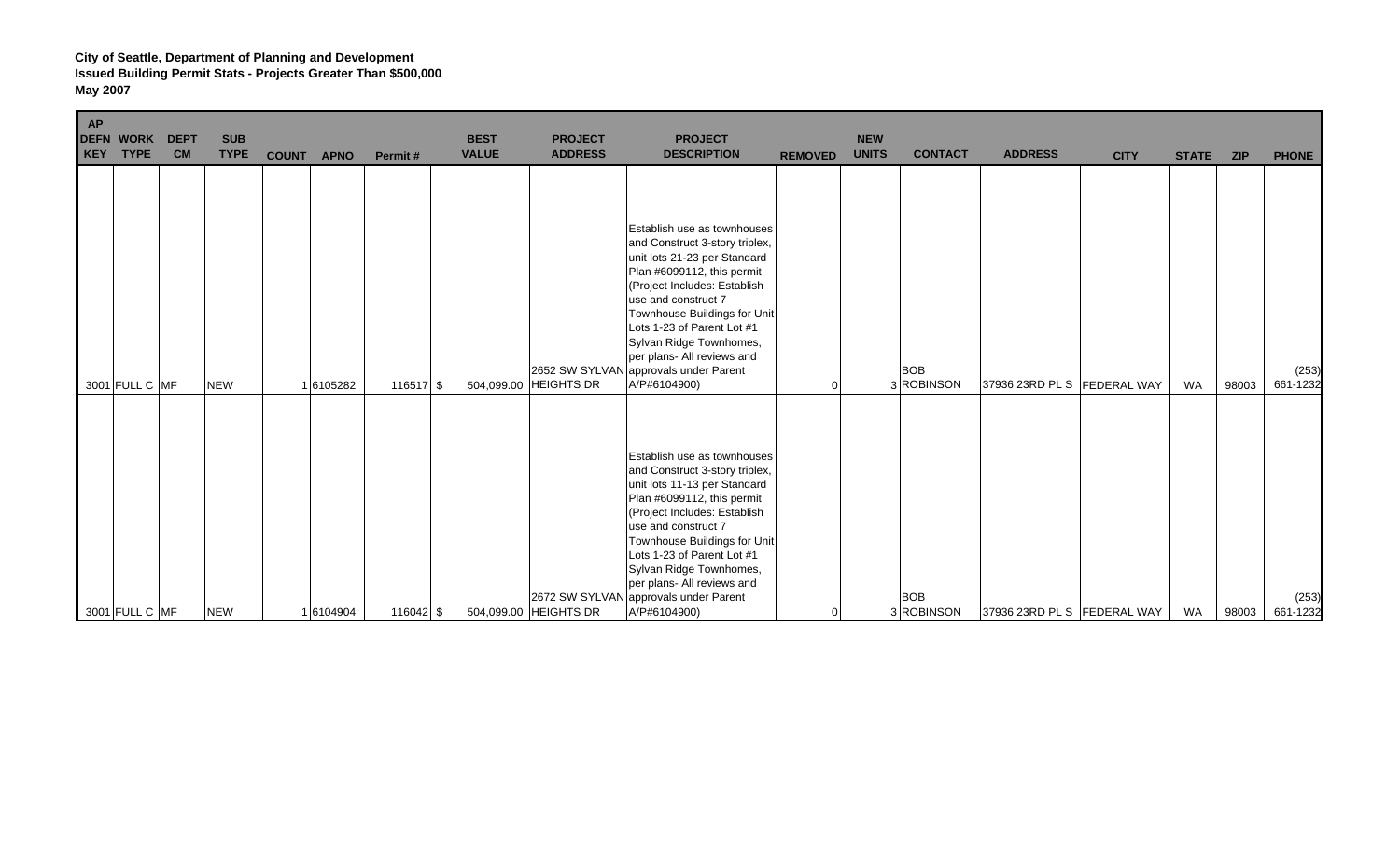| <b>AP</b><br><b>KEY</b> | <b>DEFN WORK</b><br><b>TYPE</b> | <b>DEPT</b><br><b>CM</b> | <b>SUB</b><br><b>TYPE</b> | <b>COUNT</b><br><b>APNO</b> | Permit#   | <b>BEST</b><br><b>VALUE</b> | <b>PROJECT</b><br><b>ADDRESS</b>  | <b>PROJECT</b><br><b>DESCRIPTION</b>                                                                                                                                                                                                                                                                                                                             | <b>REMOVED</b> | <b>NEW</b><br><b>UNITS</b> | <b>CONTACT</b>               | <b>ADDRESS</b>                           | <b>CITY</b>    | <b>STATE</b> | <b>ZIP</b> | <b>PHONE</b>      |
|-------------------------|---------------------------------|--------------------------|---------------------------|-----------------------------|-----------|-----------------------------|-----------------------------------|------------------------------------------------------------------------------------------------------------------------------------------------------------------------------------------------------------------------------------------------------------------------------------------------------------------------------------------------------------------|----------------|----------------------------|------------------------------|------------------------------------------|----------------|--------------|------------|-------------------|
|                         | 3001 FULL C MF                  |                          | <b>NEW</b>                | 1 6104900                   | 116038 \$ |                             | 504,099.00 HEIGHTS DR             | Establish use as townhouses<br>and Construct 3-story triplex,<br>unit lots 1-3 per Standard<br>Plan #6099112, this permit<br>(Project Includes: Establish<br>use and construct 7<br>Townhouse Buildings for Unit<br>Lots 1-23 of Parent Lot #1<br>Sylvan Ridge Townhomes,<br>per plans- All reviews and<br>2714 SW SYLVAN approvals under Parent<br>A/P#6104900) |                |                            | <b>BOB</b><br>3 ROBINSON     | 37936 23RD PL S   FEDERAL WAY            |                | <b>WA</b>    | 98003      | (253)<br>661-1232 |
|                         | 3001 FULL C MF                  |                          | <b>NEW</b>                | 1 6121354                   | 139048 \$ |                             | 4537 S<br>513,160.00 HENDERSON ST | Establish use and construct<br>as two 4 unit townhouse<br>structures and occupy per<br>plan                                                                                                                                                                                                                                                                      | $\Omega$       |                            | 4 PAUL PIERCE #D             | 2251 NW 60TH ST                          | <b>SEATTLE</b> | <b>WA</b>    | 98107      | (206)<br>251-5962 |
|                         | $3001$ FULL + MF                |                          | <b>NEW</b>                | 1 6125264                   | 144445 \$ | 520,601.00                  | 4539 S<br><b>HENDERSON ST</b>     | Establish use and construct<br>as two 4 unit townhouse<br>structures and occupy per<br>plan.                                                                                                                                                                                                                                                                     | $\Omega$       |                            | 4 PAUL PIERCE #D             | 2251 NW 60TH ST                          | <b>SEATTLE</b> | <b>WA</b>    | 98107      | (206)<br>251-5962 |
|                         | 3001 FULL C MF                  |                          | <b>NEW</b>                | 1 6103064                   | 113518 \$ | 523,769.00 AVE N            | 3630 INTERLAKE                    | Establish use as construct<br>new triplex townhouse(east<br>bldg) with attached garages<br>per plan. (review and<br>processing for two AP's<br>under 6096192)                                                                                                                                                                                                    | $\Omega$       |                            | <b>MICHAEL</b><br>3 GODFRIED | 4302 SW ALASKA<br>STREET STE 200 SEATTLE |                | <b>WA</b>    | 98116      | (206)<br>933-1150 |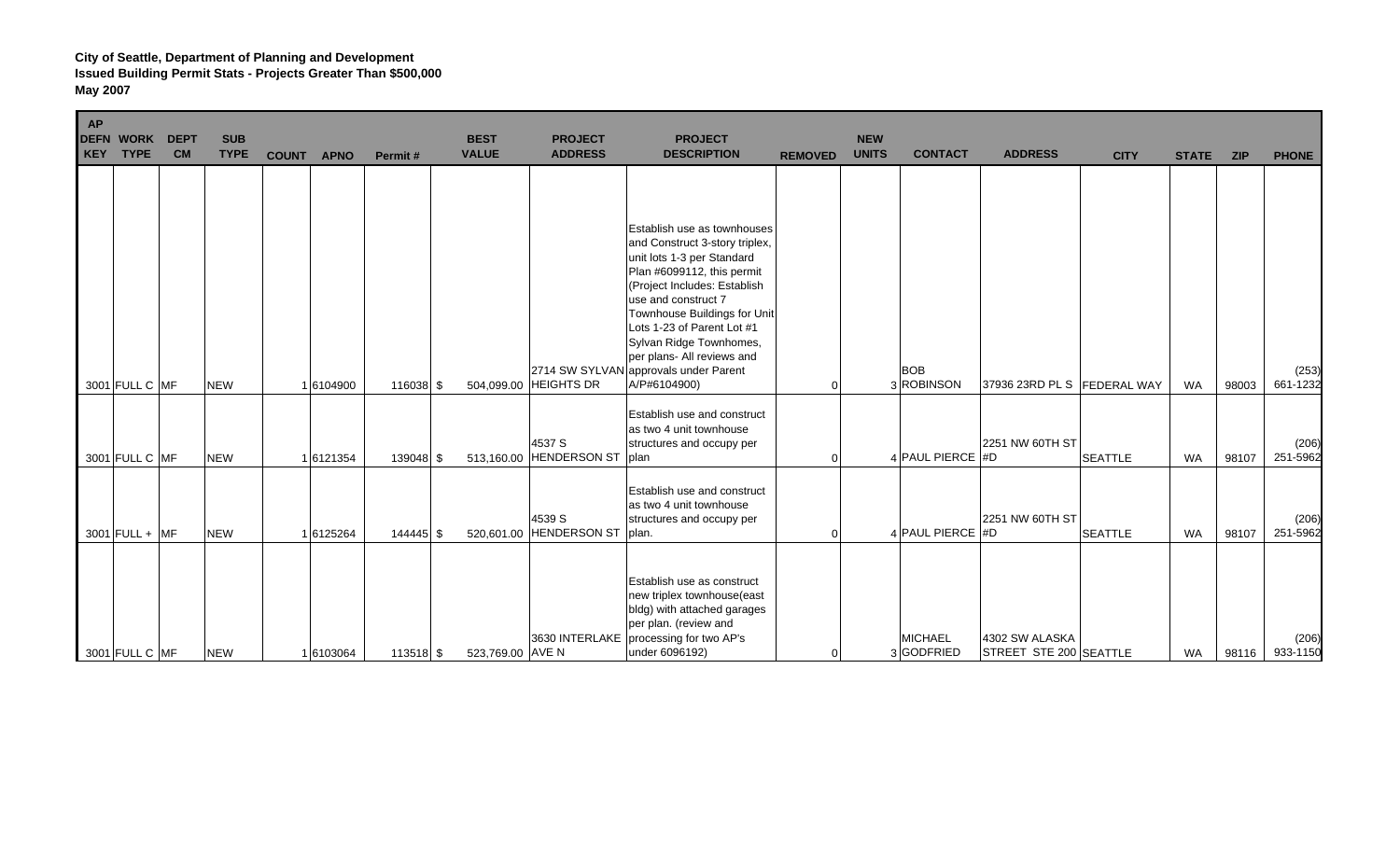| AP | <b>DEFN WORK</b><br><b>KEY TYPE</b> | <b>DEPT</b><br><b>CM</b> | <b>SUB</b><br><b>TYPE</b> | <b>COUNT</b> | <b>APNO</b> | Permit#     | <b>BEST</b><br><b>VALUE</b> | <b>PROJECT</b><br><b>ADDRESS</b> | <b>PROJECT</b><br><b>DESCRIPTION</b>                                                                                                                                                                                                                                                                                                                                  | <b>REMOVED</b> | <b>NEW</b><br><b>UNITS</b> | <b>CONTACT</b>               | <b>ADDRESS</b>              | <b>CITY</b>    | <b>STATE</b> | <b>ZIP</b> | <b>PHONE</b>      |
|----|-------------------------------------|--------------------------|---------------------------|--------------|-------------|-------------|-----------------------------|----------------------------------|-----------------------------------------------------------------------------------------------------------------------------------------------------------------------------------------------------------------------------------------------------------------------------------------------------------------------------------------------------------------------|----------------|----------------------------|------------------------------|-----------------------------|----------------|--------------|------------|-------------------|
|    | 3001 FULL C MF                      |                          | <b>NEW</b>                |              | 16110886    | $124494$ \$ | 595,970.00 SW               | 9053 17TH AVE                    | Construct (1) new 5-unit<br>townhouse with one attached<br>garage establish 4 surface<br>parking spaces per plans.                                                                                                                                                                                                                                                    | $\overline{0}$ |                            | <b>BRITTANI</b><br>$5$ $ARD$ | PO BOX 99486                | <b>SEATTLE</b> | <b>WA</b>    | 98139      | (206)<br>282-7990 |
|    | 3001 FULL C MF                      |                          | <b>NEW</b>                |              | 1 6104902   | 116040 \$   |                             | 626,784.00 HEIGHTS DR            | Establish use as townhouses<br>and Construct 3-story four-<br>plex, unit lots 4-7 per<br>Standard Plan #6076286,<br>this permit (Project Includes:<br>Establish use and construct<br>7 Townhouse Buildings for<br>Unit Lots 1-23 of Parent Lot<br>#1 Sylvan Ridge<br>Townhomes, per plans- All<br>2706 SW SYLVAN reviews and approvals under<br>Parent A/P#6104900)   | $\overline{0}$ |                            | <b>BOB</b><br>4 ROBINSON     | 37936 23RD PL S FEDERAL WAY |                | <b>WA</b>    | 98003      | (253)<br>661-1232 |
|    | 3001 FULL C MF                      |                          | <b>NEW</b>                |              | 16105280    | 116515 \$   |                             | 626,784.00 HEIGHTS DR            | Establish use as townhouses<br>and Construct 3-story four-<br>plex, unit lots 14-17 per<br>Standard Plan #6076286,<br>this permit (Project Includes:<br>Establish use and construct<br>7 Townhouse Buildings for<br>Unit Lots 1-23 of Parent Lot<br>#1 Sylvan Ridge<br>Townhomes, per plans- All<br>2664 SW SYLVAN reviews and approvals under<br>Parent A/P#6104900) | 0              |                            | <b>BOB</b><br>4 ROBINSON     | 37936 23RD PL S FEDERAL WAY |                | WA           | 98003      | (253)<br>661-1232 |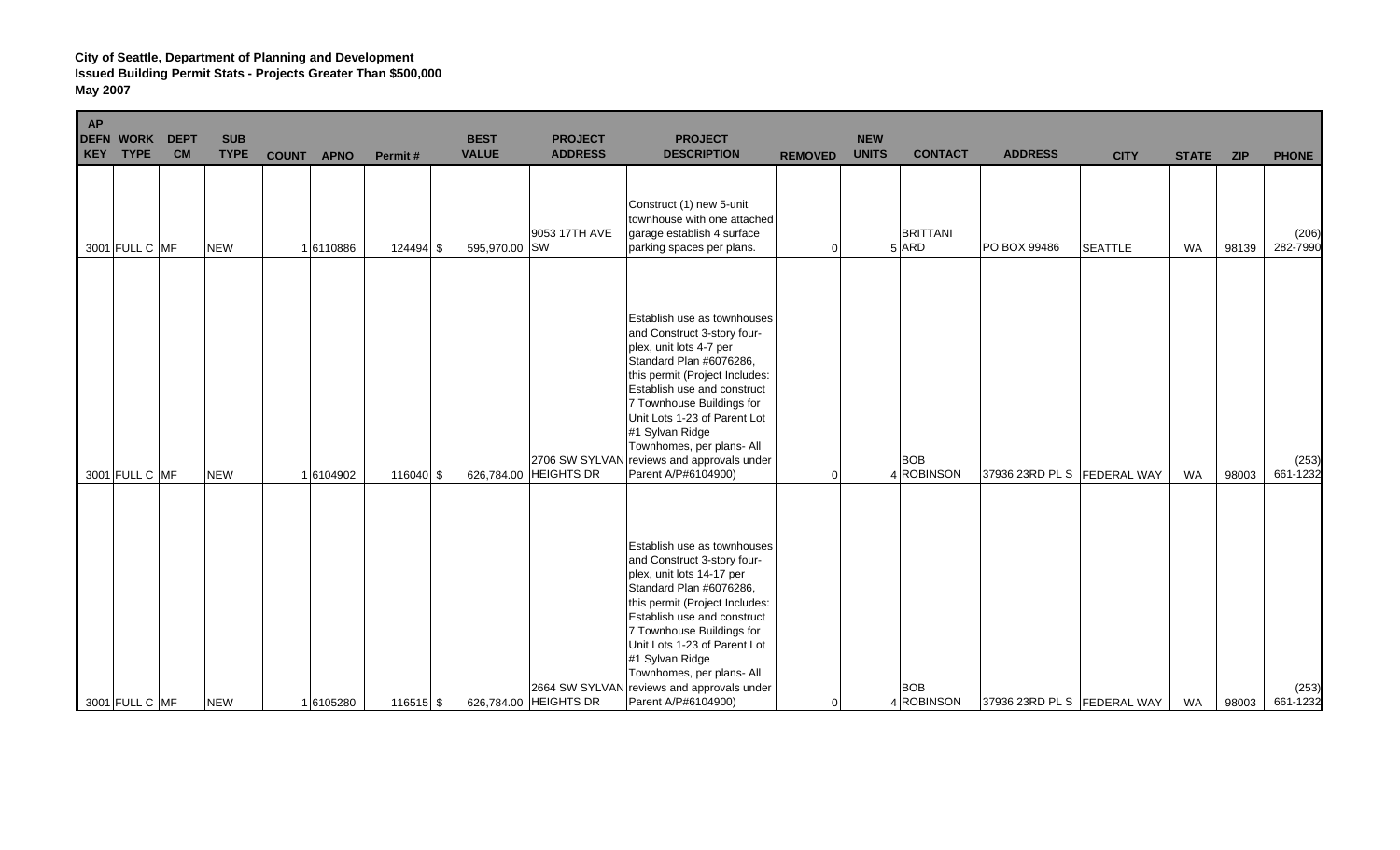| AP<br>DEFN WORK<br>KEY TYPE | <b>DEPT</b><br><b>CM</b> | <b>SUB</b><br><b>TYPE</b> | <b>COUNT</b><br><b>APNO</b> | Permit#    | <b>BEST</b><br><b>VALUE</b> | <b>PROJECT</b><br><b>ADDRESS</b> | <b>PROJECT</b><br><b>DESCRIPTION</b>                                                                                                                                                                                                            | <b>REMOVED</b> | <b>NEW</b><br><b>UNITS</b> | <b>CONTACT</b>                     | <b>ADDRESS</b>         | <b>CITY</b>    | <b>STATE</b> | <b>ZIP</b> | <b>PHONE</b>      |
|-----------------------------|--------------------------|---------------------------|-----------------------------|------------|-----------------------------|----------------------------------|-------------------------------------------------------------------------------------------------------------------------------------------------------------------------------------------------------------------------------------------------|----------------|----------------------------|------------------------------------|------------------------|----------------|--------------|------------|-------------------|
| 3001 FULL C MF              |                          | <b>NEW</b>                | 1 6092563                   | $99060$ \$ |                             | 630,228.00 1911 E PINE ST        | Construct new 3-unit<br>townhouse structure (Bldg.<br>ID#14000 this permit), per<br>plans (Project includes<br>construction of 2 new 3-unit<br>townhouse buildings and 1<br>new SFR)(All routing and<br>approvals under Parent<br>A/P#:6092563) | $\Omega$       |                            | <b>BRADLEY</b><br>3 KHOURI         | 816 26TH AVE S         | <b>SEATTLE</b> | <b>WA</b>    | 98144      | (206)<br>297-1284 |
| 3001 FULL C MF              |                          | <b>NEW</b>                | 16134397                    | 159245 \$  |                             | 722,896.00 222 12TH AVE E        | <b>ESTABLISH USE AS</b><br><b>TOWNHOUSE,</b><br>CONSTRUCT NEW 4-UNIT<br><b>TOWNHOUSE</b><br><b>STRUCTURE WITH</b><br><b>ATTACHED GARAGES,</b><br>PER PLAN. (EXISTING<br><b>SFR &amp; DUPLEX TO</b><br>REMAIN.)                                  | ∩              |                            | <b>DAVID</b><br>4 CHENOWETH N #302 | 4102 LINDEN AV         | <b>SEATTLE</b> | <b>WA</b>    | 98103      | (206)<br>547-4071 |
| 3001 FULL C MF              |                          | <b>NEW</b>                | 1 6134404                   | 159258 \$  |                             | 841,395.00 216 12TH AVE E        | <b>ESTABLISH USE AS</b><br><b>TOWNHOUSE,</b><br>CONSTRUCT NEW 6-UNIT<br><b>TOWNHOUSE</b><br><b>STRUCTURE WITH</b><br><b>ATTACHED GARAGES,</b><br>PER PLAN. (EXISTING<br><b>SFR &amp; DUPLEX TO</b><br>REMAIN.)                                  |                |                            | <b>DAVID</b><br>6 CHENOWETH N #302 | 4102 LINDEN AV         | <b>SEATTLE</b> | <b>WA</b>    | 98103      | (206)<br>547-4071 |
| 3001 FULL C MF              |                          | <b>NEW</b>                | 16114734                    | 129930 \$  |                             | 1,535,000.00 1608 2ND AVE        | Phase I of IV to construct 23-<br>story high-rise/Shoring,<br><b>Excavation &amp; Grading</b><br>only/Hotel, Apts, restaurant,<br>Assembly, and accessory<br>parking/build per plans                                                            | $\Omega$       |                            | <b>CHARLES</b><br>0 WALLACE        | 710 2ND AVE STE<br>860 | <b>SEATTLE</b> | WA           | 98104      | (206)<br>287-1512 |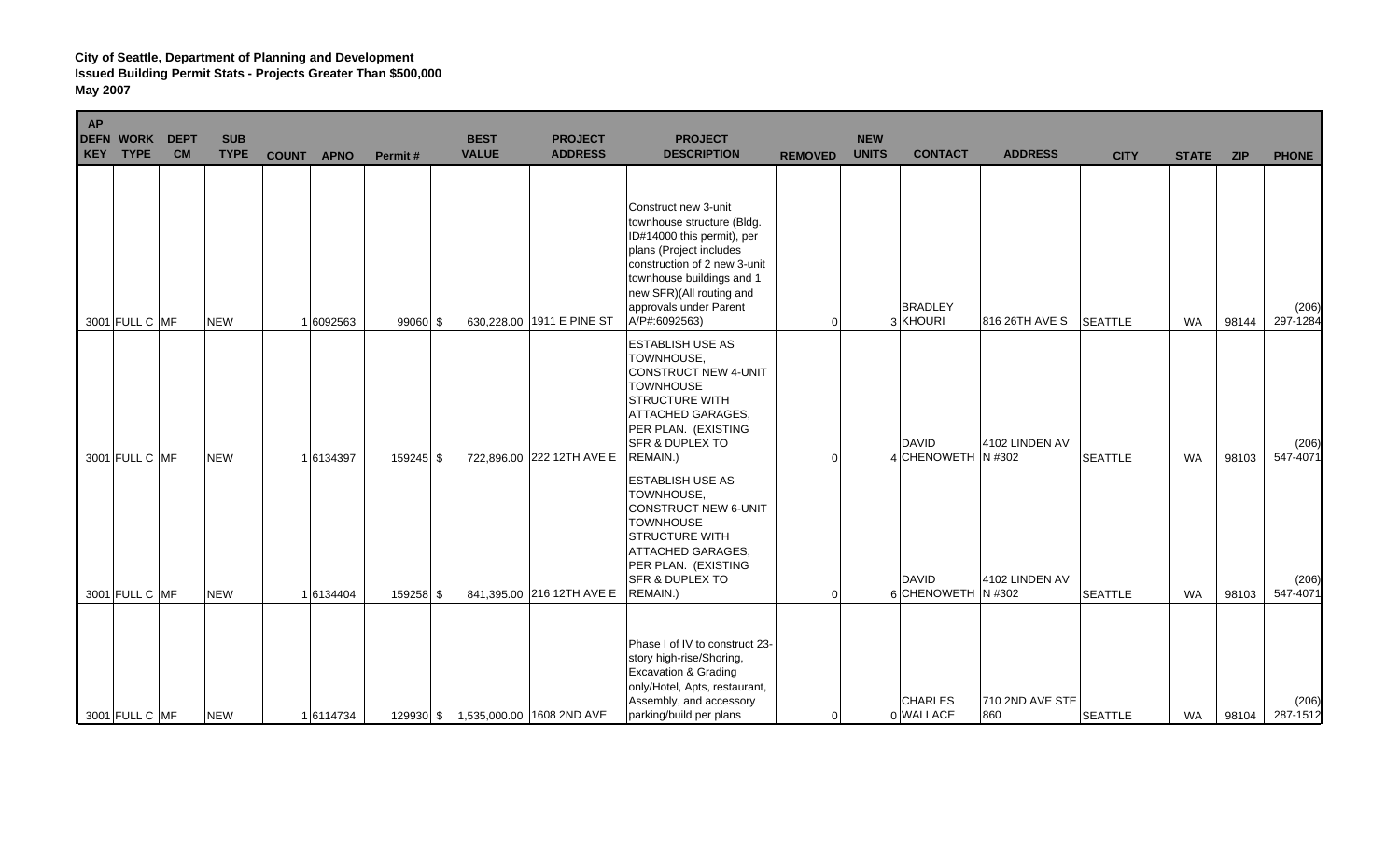| <b>AP</b><br><b>KEY</b> | <b>DEFN WORK</b><br><b>TYPE</b> | <b>DEPT</b><br><b>CM</b> | <b>SUB</b><br><b>TYPE</b> | <b>COUNT APNO</b> | Permit#     | <b>BEST</b><br><b>VALUE</b> | <b>PROJECT</b><br><b>ADDRESS</b>    | <b>PROJECT</b><br><b>DESCRIPTION</b>                                                                                                                                                                                                                                       | <b>REMOVED</b> | <b>NEW</b><br><b>UNITS</b> | <b>CONTACT</b>             | <b>ADDRESS</b>                          | <b>CITY</b>       | <b>STATE</b> | <b>ZIP</b> | <b>PHONE</b>      |
|-------------------------|---------------------------------|--------------------------|---------------------------|-------------------|-------------|-----------------------------|-------------------------------------|----------------------------------------------------------------------------------------------------------------------------------------------------------------------------------------------------------------------------------------------------------------------------|----------------|----------------------------|----------------------------|-----------------------------------------|-------------------|--------------|------------|-------------------|
|                         | 3001 FULL C MF                  |                          | <b>NEW</b>                | 1 6116074         | $131822$ \$ | 2,700,000.00 MARKET ST      | 1545 NW                             | Phase 1 of 4 for construction<br>of a 8 story mixed occupy<br>stucture/ Residential, Retail,<br>below-grade parking/ Shoring<br>& Excavation Only/ build per<br>plans                                                                                                      | ∩              |                            | <b>CRAIG</b><br>0BELCHER   | <b>26456 MARINE</b><br><b>VIEW DR S</b> | <b>DES MOINES</b> | <b>WA</b>    | 98198      | (206)<br>295-0613 |
|                         | 3001 FULL C MF                  |                          | <b>NEW</b>                | 1 6108177         | 120609 \$   |                             | 3,500,000.00 901 8TH AVE            | PHASE 1 of 2 - Establish<br>use as mixed-use and<br>construct new 8-story<br>apartment bldg w/ street<br>level retail/restaurants and<br>below-grade parking /<br>Shoring, Excavation +<br>Foundation only this permit.                                                    |                |                            | <b>CRAIG</b><br>90 BELCHER | <b>26456 MARINE</b><br>VIEW DR S        | <b>DES MOINES</b> | <b>WA</b>    | 98198      | (206)<br>295-0613 |
|                         | 3001 FULL C MF                  |                          | <b>NEW</b>                | 1 6088911         | 93793 \$    | 4,091,500.00 N              |                                     | Construct new mixed use<br>9514 STONE AVE building and occupy per<br>plans.                                                                                                                                                                                                | $\Omega$       |                            | 30 EDI LINARDIC N #260     | 1319 DEXTER AV                          | <b>SEATTLE</b>    | <b>WA</b>    | 98109      | (206)<br>283-4764 |
|                         | 3001 FULL C MF                  |                          | <b>NEW</b>                | 1 6089046         |             |                             | 93982 \$ 10,300,000.00 1521 2ND AVE | Phase III of IV (Strucurual<br>from Level 8 to Roof this<br>permit) Construction of a 37-<br>story residential bldg (143<br>residential units)/, Accessory<br>Parking below grade/<br>Strucurual from Level 8 to<br>Roof/Build per plans /(Ref<br>2406069 for LU MF SEPA). | $\Omega$       |                            | <b>ROGER</b><br>0 MIFEK    | 10350 BREN<br><b>ROAD WEST</b>          | <b>MINNETONKA</b> | MN           | 55343      | (952)<br>656-4544 |